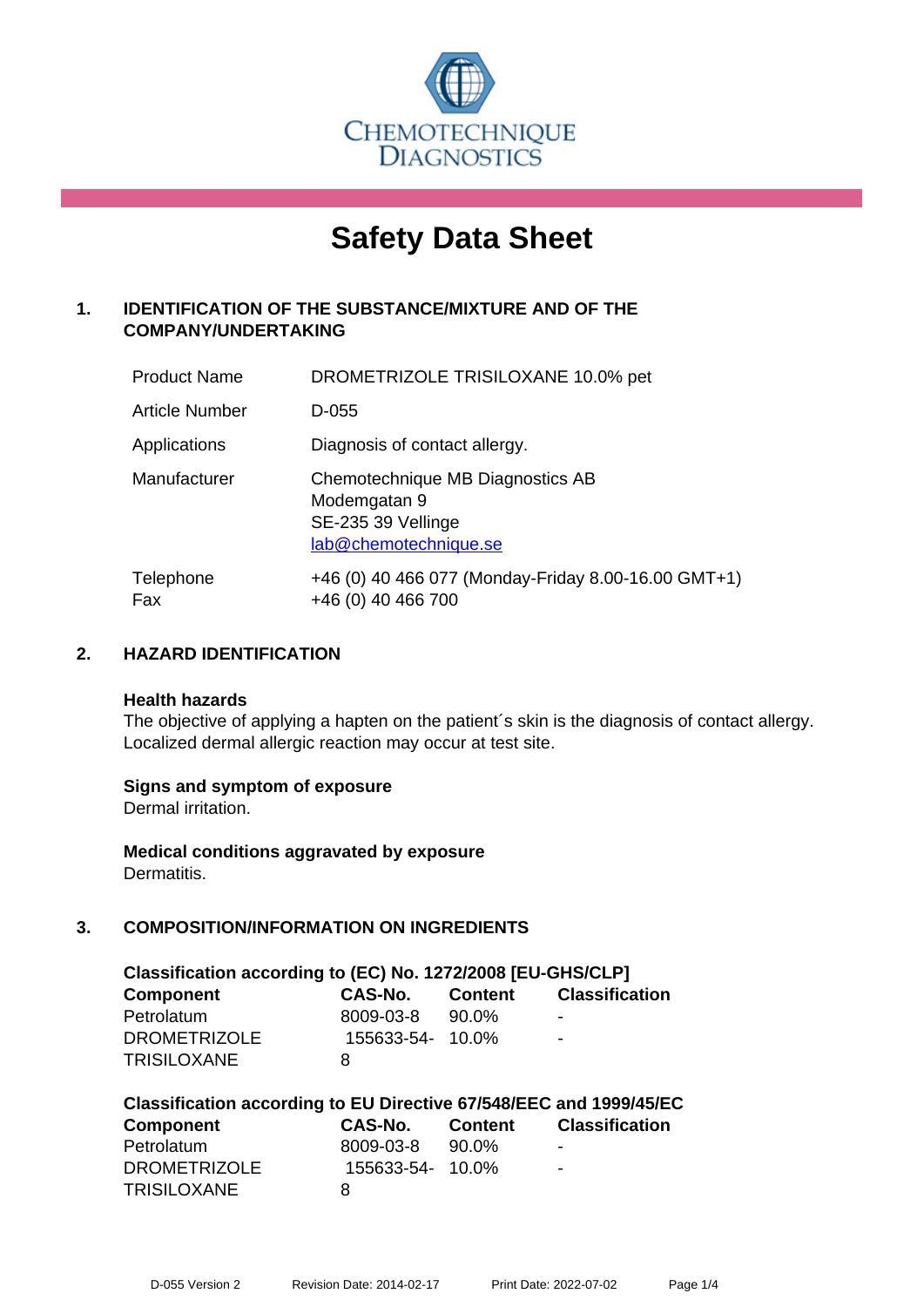## **4. FIRST AID MEASURES**

## **Emergency and first aid procedures**

Obtain medical attention.

## **5. FIRE-FIGHTING MEASURES\***

#### **Suitable extinguish media**

CO2, powder or water spray. Fight larger fires with water spray or alcohol resistant foam.

## **For safety reasons unsuitable extinguishing agents**

Water with full jet.

## **Special protective equipment for fire-fighters**

Wear self-contained respiratory protective device. Wear fully protective suit.

\*Data is shown for petrolatum only

## **6. ACCIDENTAL RELEASES MEASURES**

**Steps to be taken if material is released or spilled** Contain and place in a closed container.

# **7. HANDLING AND STORAGE**

**Precautions to be taken in handling and storage** Store dark at 5-8°C. Avoid extended exposure to light. FOR EXTERNAL USE ONLY.

# **8. EXPOSURE CONTROLS/PERSONAL PROTECTION**

**Respiratory protection** Not required.

**Ventilation** Local exhaust.

**Protective gloves** Disposal gloves.

#### **Eye protection** Not required with normal use.

## **Work/Hygienic practices**

Wash hands after each use.

## **9. PHYSICAL AND CHEMICAL PROPERTIES**

Odour **Odourless** 

Appearance Pale Yellow Semi-Solid

Melting point\* 50-55° C Flash point\*  $>100^{\circ}$ C

Boiling point\* No data available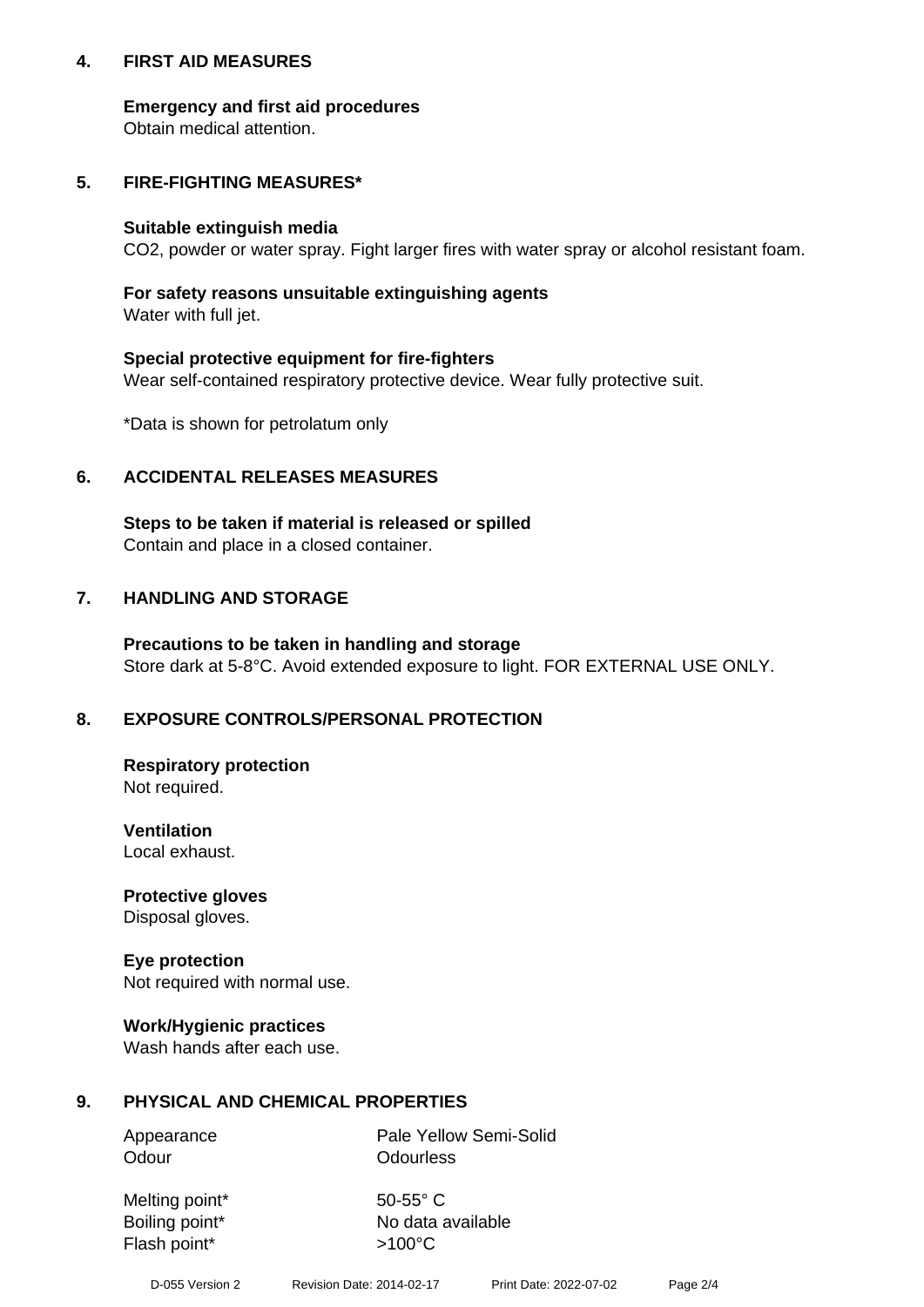Density\* No data available. Solubility in/Miscibility with Water\*

Self ignition\* Product does not self ignite. Danger of explosion\* Product does not present an explosion hazard. Insoluble

\*Data is shown for petrolatum only

# **10. STABILITY AND REACTIVITY**

#### **Incompability**

May react with strong oxidizing agents.

#### **Stability**

Stable at recommended storage conditions.

## **Hazardous byproducts**

Combustion may generate CO, CO2 and other oxides.

**Hazardous polymerization**

Will not occur.

## **11. TOXICOLOGICAL INFORMATION**

No data available.

## **12. ECOLOGICAL INFORMATION**

No data available.

## **13. DISPOSAL CONSIDERATIONS**

#### **Waste disposal method**

Comply with federal, state/provincial and local regulation.

## **14. TRANSPORT INFORMATION**

Not dangerous goods.

## **15. REGULATORY INFORMATION**

The classification is according to the latest editions of the EU lists, and extended by company and literature data.

## **16. OTHER INFORMATION**

## **Text of H-statements and R-phrases mentioned in Section 3**

Pharmaceutical quality of tested hapten is confirmed by Chemotechnique Diagnostics according to validated analytical methods. Hapten passed test according to GMP standards.